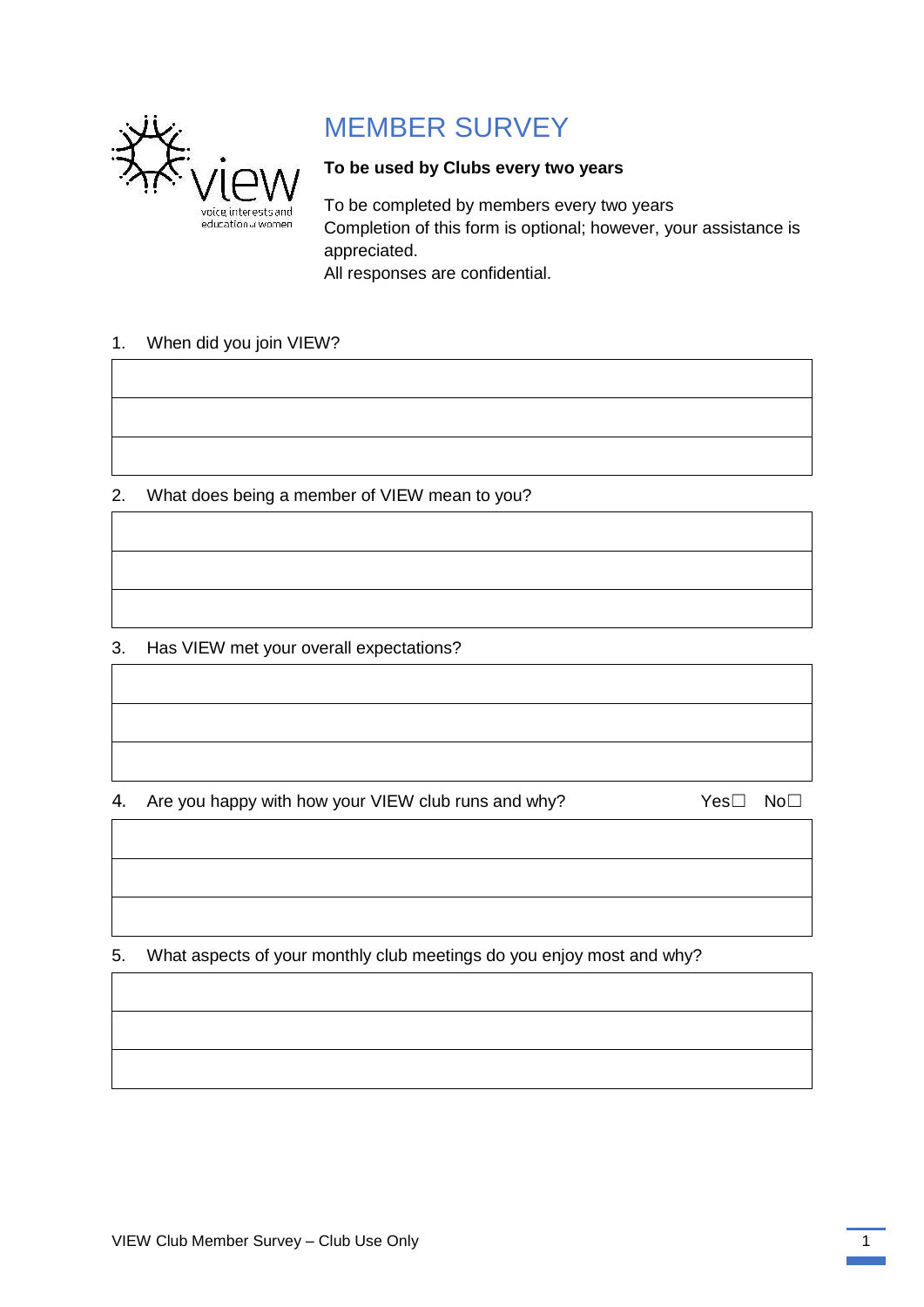6. What aspects of your monthly club meetings could be improved and how?

7. Is your club committee approachable?

8. Do you have suggestions for improving the lines of communication?

9. Do you use Facebook? Yes□ No□

10. Do you access your Club's Facebook page? Yes□ No□

11. Do you think your club is a friendly club and would you recommend it to others?

12. How do you think you could get to know more about your fellow members?

13. Do your club functions and activities meet your expectations?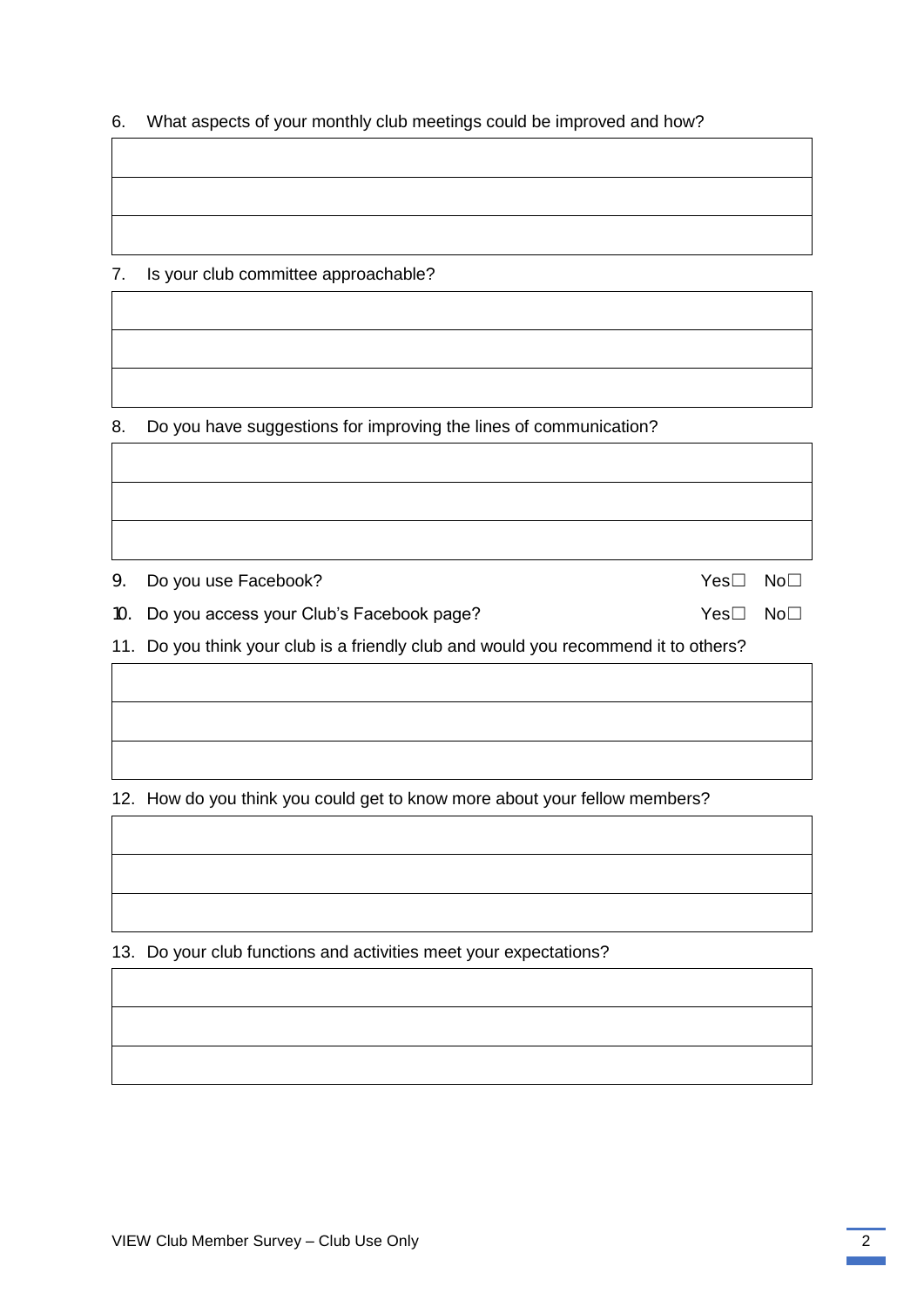What changes, if any, would you like to see?

14. Do you have any suggestions/ideas on how to improve your club?

15. Does your club need to recruit new members and do you have suggestions on how to recruit?

16. Is the age of current club members a problem in recruiting new and younger members?

17. Do you see the overall age of club members as a threat to the club's sustainability for the future?

18. Would you consider becoming a committee member?